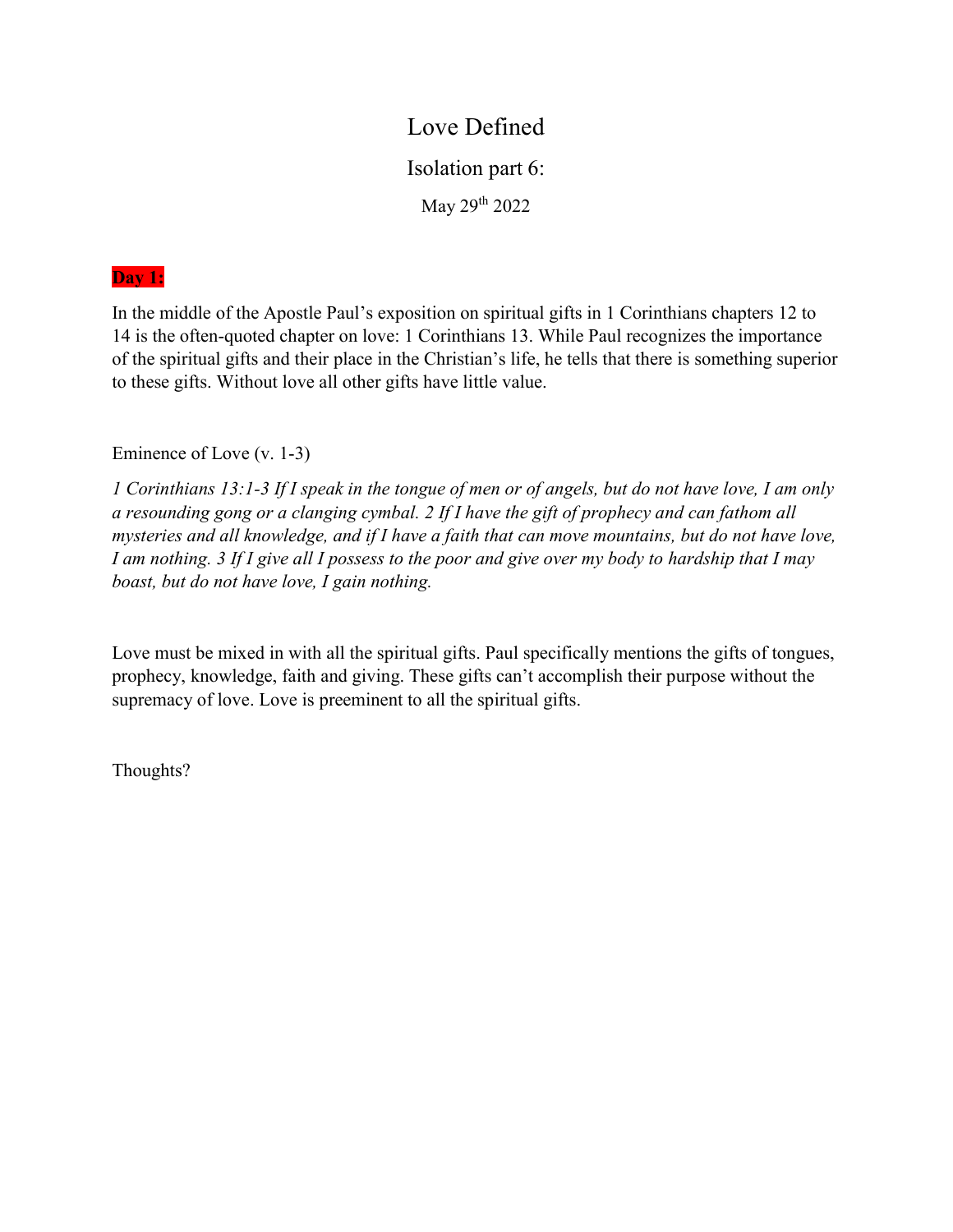# Day 2:

Explanation of Love (v. 4-8)

1 Corinthians 13:4-8  $^4$  Love is patient, love is kind. It does not envy, it does not boast, it is not proud. <sup>5</sup> It does not dishonor others, it is not self-seeking, it is not easily angered, it keeps no record of wrongs.  $^6$  Love does not delight in evil but rejoices with the truth.  $^7$  It always protects, always trusts, always hopes, always perseveres.

 $8$  Love never fails. But where there are prophecies, they will cease; where there are tongues, they will be stilled; where there is knowledge, it will pass away.

Paul gives a concise explanation of love that describes many of its attributes. From these verses we see what love is and isn't, or what love does and doesn't do. What areas could you use some help?

Love is:

Patient

Kind

Rejoices in truth

Bears up under all problems / Protects

Believes / Trusts

Hopes

Understands the of faults of others

Never fails / Perseveres

Love isn't:

Envious

Proud

Boastful

Inappropriate / Rude

Selfish

Short-tempered

Evil

Accepting of sin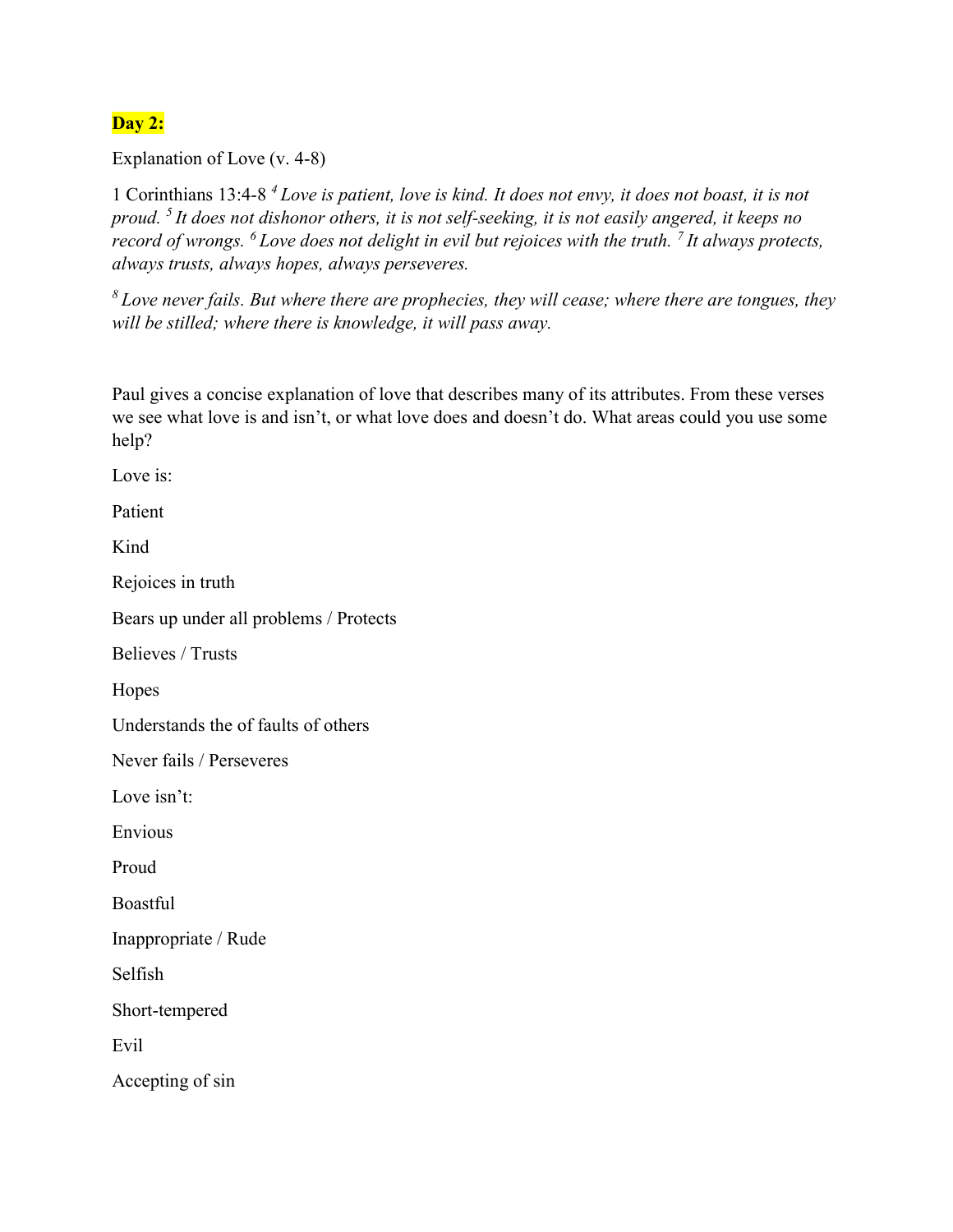## **Day 3:**

Endurance of Love (v. 8-13)

1 Corinthians 13: 8-13 <sup>8</sup> Love never fails. But where there are prophecies, they will cease; where there are tongues, they will be stilled; where there is knowledge, it will pass away.  $9^{\circ}$  For we know in part and we prophesy in part,  $10$  but when completeness comes, what is in part disappears. <sup>11</sup>When I was a child, I talked like a child, I thought like a child, I reasoned like a child. When I became a man, I put the ways of childhood behind me. <sup>12</sup> For now we see only a reflection as in a mirror; then we shall see face to face. Now I know in part; then I shall know fully, even as I am fully known.

<sup>13</sup> And now these three remain: faith, hope and love. But the greatest of these is love.

Even the enduring, permanent qualities of faith and hope will be of little value without love.

While some of the spiritual gifts will be cut off or pass away, love will remain. One may have had the gift of prophecy or of knowledge, yet they wouldn't know all things. God does not reveal all things at one time to us. But there is a promise that

"but when completeness comes, what is in part disappears."

 Though some spiritual gifts will cease, there is always a need for love. Love is permanent. Specifically he mentions that three items will continue and endure: faith, hope and love (or charity). Of the three, Paul says that love is superior. Even the enduring, permanent qualities of faith and hope will be of little value without love.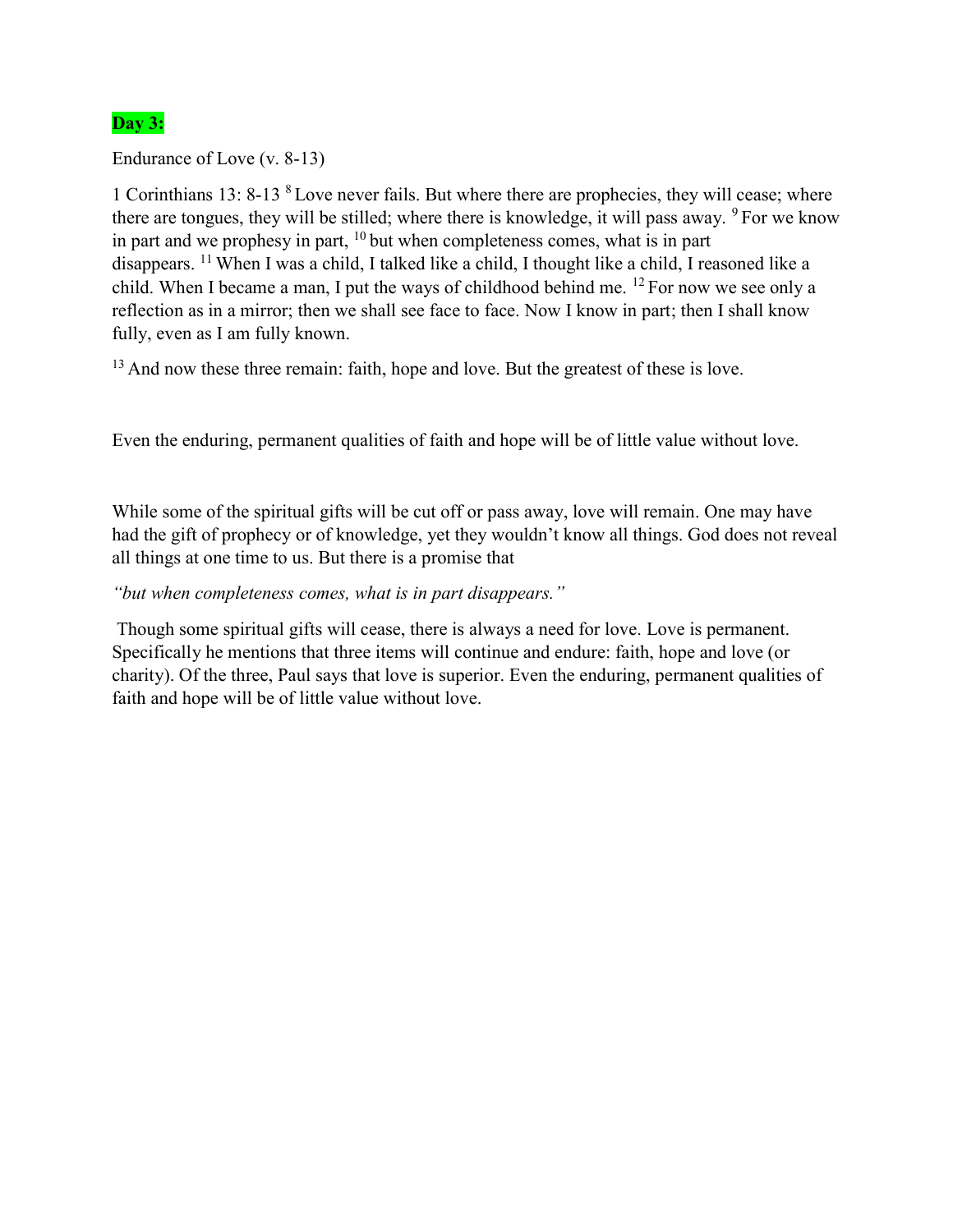## Day 4:

Life Application Love Defined

Love should penetrate every relationship we have, not just romantic and family relationships. Love is not confined to boyfriends and girlfriends. Love should be shown at work, the grocery store and in the classroom.

The two lists of what love is and isn't shows attitudes. Love is not just a word we say, but an attitude that we have towards others. Have you ever met someone that you immediately enjoy being around? What is it about that person that makes you enjoy their company? It is their attitude. The way they express themselves, or the feelings they can produce through their presence. Of course, people can be liars and transmit an attitude of love without really being loving. However, it usually does not take long for one's true attitude to be revealed. You have probably also been around people who immediately cause you to dislike them. That is a lack of a loving attitude. The attitudes of love express the qualities of love shown in verses 4 through 8.

Are you loving? That may be a hard question to answer. It is very generic. But what about the qualities of love? Are you patient? Are you kind? Trusting? These types of questions are more pointed. How do you stack up?

There is the other list too. Are you envious? Proud? Boastful? What about rude and shorttempered?

Go through the list of attitudes and see how you do when thinking about your work colleagues or schoolmates. What about the other parents at your children's school who probably need a change of attitude? Paul doesn't say this is a list of what you need to require of others.

There are various Greek words for love used in the Bible. The word used in this passage is the word agape which is the type of love God has towards us. It is a love that is not dependent on others; rather it is a personal choice. You can't make someone else have these qualities of love, but you can make a personal choice in your attitude toward them.